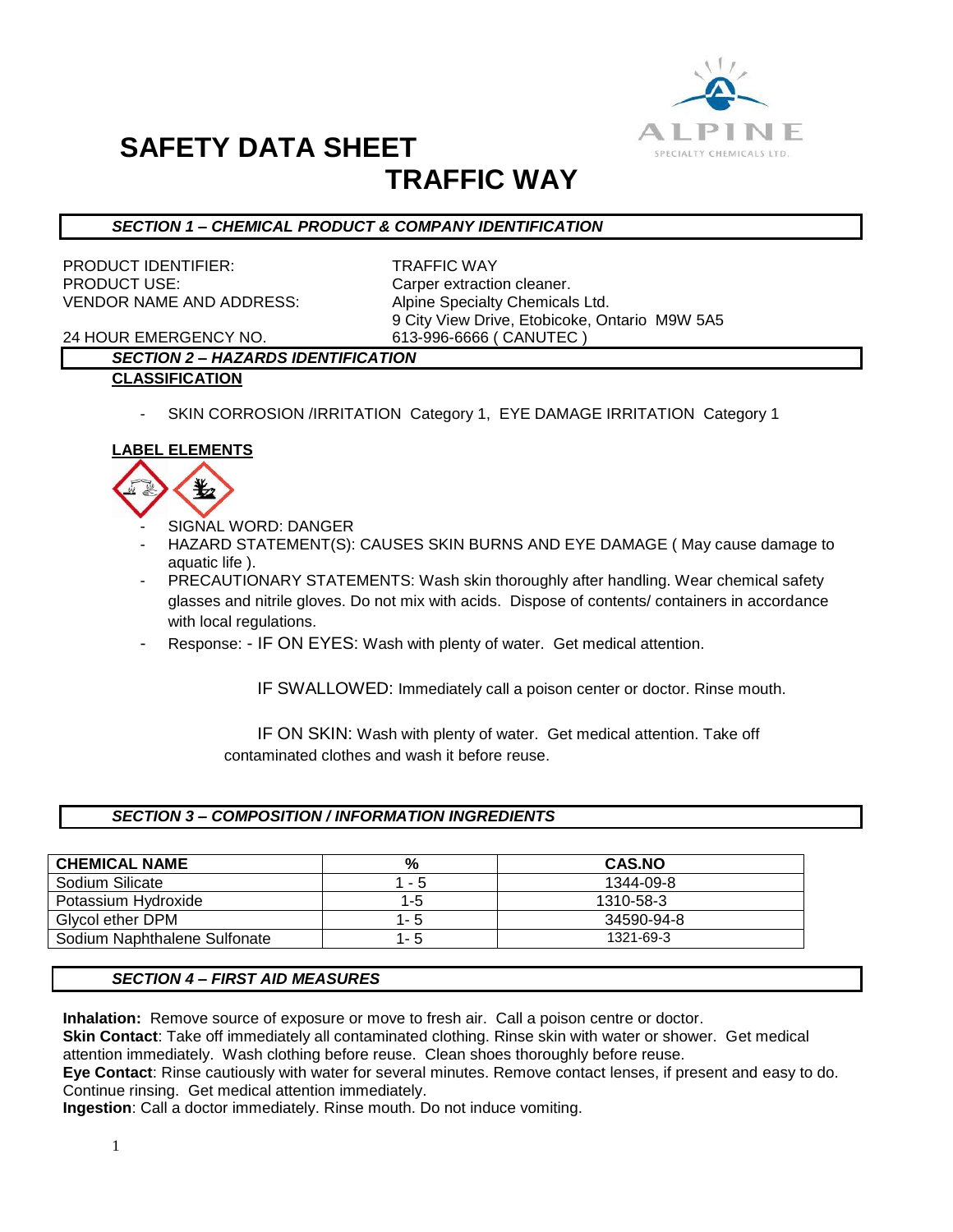# **SAFETY DATA SHEET**

# **TRAFFIC WAY**

**Note to physician**: Treat symptomatically, no specific antidote. See toxicological information (section 11)

## *SECTION 5 – FIRE FIGHTING MEASURES*

### **Extinguishing Media:**

**Suitable Extinguishing Media:** Use water spray, fog or foam.

**Unsuitable Extinguishing Media:** None known

 **Specific hazards arising from the product:** Not flammable.

**Hazardous thermal decomposition products:** Decomposition products may include the following materials: carbon dioxide and carbon monoxide.

**Advice for fire-fighters:** Not available.

*SECTION 6 – ACCIDENTAL RELEASE MEASURES*

### **Personal precautions, protective equipment and emergency procedures:**

Wear suitable protective clothing. Wear eve/face protection.

**Environmental precautions:** Avoid contact of large amounts of spilled material and runoff with soil and surface waterways.

**Methods and materials for containment and cleaning up**: Contain spillage, and then collect with an electrically protected vacuum cleaner or by wet-brushing and place in container for disposal according to local regulations. Keep in suitable, closed containers for disposal.

*SECTION 7 – HANDLING AND STORAGE*

**Precautions for safe handling**: Ventilate adequately, otherwise wear an appropriate breathing apparatus. Avoid contact with eyes, skin or clothing. Wash thoroughly after handling.

**Storage Procedures**: Keep containers closed when not in use. Do not store near acids. Store between the following temperatures: 5 to 40°C.

### *SECTION 8 – EXPOSURE CONTROLS/PERSONAL PROTECTION*

|                         | <b>ACGIH</b><br>TLV |                | <b>OSHA PEL</b> |         | AIHA WEEL     |                     |
|-------------------------|---------------------|----------------|-----------------|---------|---------------|---------------------|
| <b>CHEMICAL NAME</b>    | TWA                 | <b>STEL</b>    | TWA             | Ceiling | 8 hour TWA    | Short term TWA<br>© |
| Sodium Silicate         | $2 \text{ mg/m}^3$  |                | Not available   |         | Not available |                     |
| <b>Glycol Ether DPM</b> | $100$ ppm           | <b>150 PPM</b> | Not available   |         | Not available |                     |
| Potassium Hydroxide     | $2 \text{ mg/m}$    |                | 2mq/m3          |         | 2mg/m3        |                     |

ACGIH= American Conference of Governmental Industrial Hygienists. TLV = Threshold Limit Value. TWA = Timeweighted Average. STEL = Short-term Exposure Limit OSHA = US Occupational Safety and Health Administration. PEL = Permissible Exposure Limits. AIHA = AIHA Guideline Foundation. WEEL = Workplace Environmental Exposure Limit.

**Appropriate Engineering Control**: Good general ventilation should be sufficient to control worker exposure to airborne contaminants.

#### **Individual Protection Measure:**

**Eye/Face Protection:** Do not get into eyes. Wear chemical safety goggles.

**Skin Protection:** Personal protective equipment comprising: nitrile gloves, safety goggles and protective clothing.

**Respiratory protection**: Not required

**Inhalation:** No special measures required. Treat symptomatically.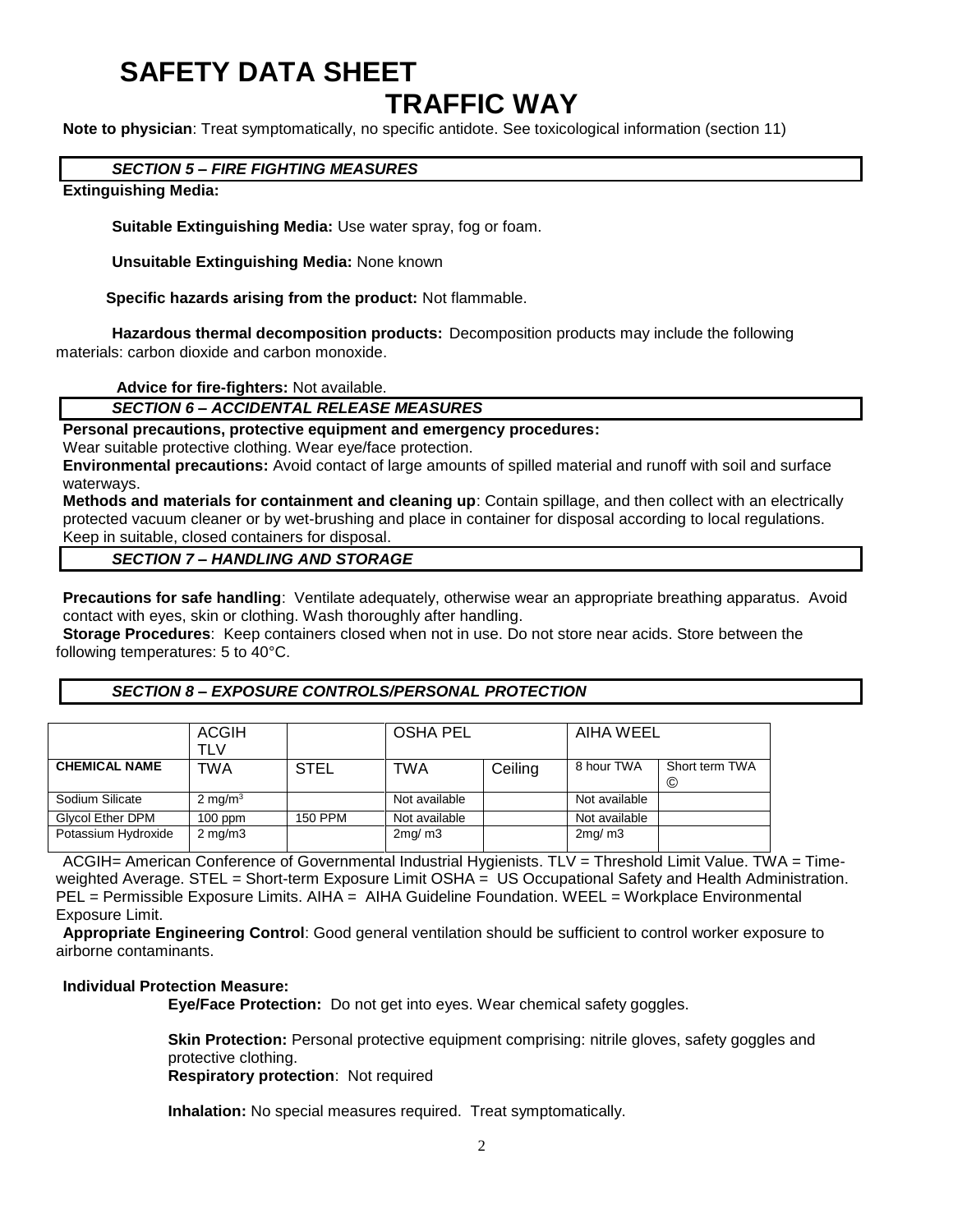# **SAFETY DATA SHEET TRAFFIC WAY**

## *SECTION 9 – PHYSICAL AND CHEMICAL PROPERTIES*

| Appearance:                                           | Liquid, blue colour.                                |
|-------------------------------------------------------|-----------------------------------------------------|
| Odour:                                                | Pleasant.                                           |
| <b>Odor Threshold:</b>                                | Not available                                       |
| Initial boiling point and<br>boiling range            | Not available                                       |
| $pH$ :                                                | 12.5 (100 %)                                        |
| <b>Melting Point:</b>                                 | Not available                                       |
| <b>Thermal decomposition:</b>                         | Not available                                       |
| <b>Flash Point:</b>                                   | Not available                                       |
| <b>Evaporation Rate:</b>                              | Not available                                       |
| <b>Flammability:</b>                                  | Not available                                       |
| <b>Explosive Limit:</b>                               | Not available                                       |
| <b>Upper explosion limit:</b>                         | Not available                                       |
| Lower explosion limit:                                | Not available                                       |
| <b>Relative Density:</b>                              | Approx. $= 1$ (Water $= 1$ )                        |
| <b>Viscosity:</b>                                     | Not available                                       |
| VOC:                                                  | Not available                                       |
| Solubility in water:                                  | Soluble                                             |
| Solubility in other solvents:                         | Not available                                       |
| <b>Partition coefficient:</b><br>octanol/water        | Not available                                       |
| Molecular weight:                                     | Not available                                       |
| <b>Oxidizing properties:</b>                          | Not available                                       |
| Auto ignition temperature                             | Not available SECTION 10 - STABILITY AND REACTIVITY |
| STABILITY:                                            | Stable                                              |
| INCOMPATIBILITY:<br>HAZARDOUS DECOMPOSITION PRODUCTS: | Acids, oxidizing material, soft metals.<br>None     |
| HAZARDOUS POLYMERIZATION:                             | Will not occur.                                     |
| CONDITIONS TO AVOID:                                  | Avoid contact with strong acids.                    |
| <b>SECTION 11 - TOXICOLOGICAL INFORMATION</b>         |                                                     |

| <b>Chemical Name</b>                | <b>_C50</b>               | LD50                    | <b>DEO</b><br>dermal<br>∍ ייכ                         |  |
|-------------------------------------|---------------------------|-------------------------|-------------------------------------------------------|--|
| $\sim \cdots$<br>Silicate<br>Sodiun | ma/m <sup>3</sup><br>2 ma | . .<br>Not<br>Available | $\cdots$<br>$\ddot{\phantom{1}}$<br>Not.<br>Available |  |